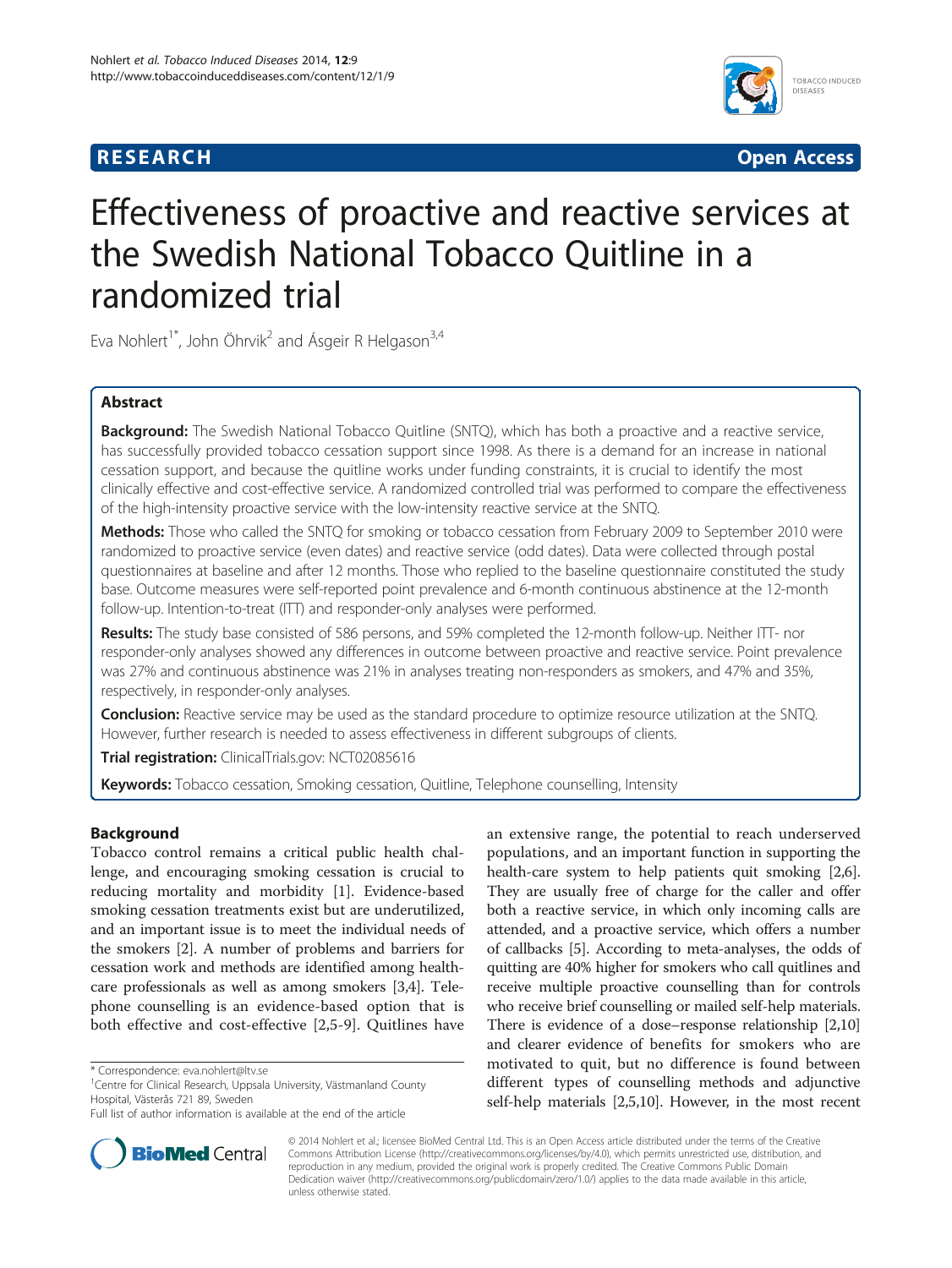update there are limited evidence about the optimal number of calls [[9\]](#page-8-0), and for the English national quitline, the additional effect of offering more intensive proactive counselling compared with standard care is unclear [[11](#page-8-0)[,12](#page-9-0)]. Because there are considerable differences in quitline treatment protocols, organization, and techniques in different countries, yet, international comparisons are difficult [\[8,10](#page-8-0)[,13\]](#page-9-0).

In Sweden, the prevalence of adult daily smoking has steadily declined since the 1980s to 11% in 2012. Yet, 1.6 million Swedes use tobacco (cigarettes and/or snus [moist snuff]) every day, and 6,600 persons die in smokingrelated diseases every year (18 per day) [\[14](#page-9-0)]. The supply of smoking cessation support will be the most important component of the tobacco control work to reduce smoking-related mortality in coming decades. However, the need for cessation support is greater than can be managed with the present resources. Furthermore, there are large regional differences in the supply of cessation support [\[15\]](#page-9-0).

The Swedish National Tobacco Quitline (SNTQ) is a nationwide, free service operated by the Stockholm County Council Health Service and financed by the Swedish Government. The quitline started in 1998 with a reactive service. In 1999, a proactive service was introduced, and clients could choose a reactive or proactive service. Previous studies report about a 30% point prevalence abstinence (responder-only) at 12-month followup, a cost per life-year saved of about 400 USD, and that the proactive service is significantly more effective than the reactive service for women but not for men [\[16,17](#page-9-0)]. However, these results are based on non-randomized studies in which clients could choose which service they wanted.

Given the reach of the quitline to meet the increased national demand for cessation support, and its current funding constraints, it is crucial that the most clinically effective and cost-effective service is identified. To study the effectiveness of the two services at the SNTQ, a randomized controlled trial (RCT) started in 2009. The aim was to compare the effectiveness of the high-intensity proactive service with that of the low-intensity reactive service.

## Methods

## Standard SNTQ process

The SNTQ operates two or three lines 51 hours per week, Monday-Thursday 9 am -8 pm and Friday 9 am-4 pm. The number of calls per year is about 10,000 but fluctuates quite a lot with varying marketing activities. About 40% are not treatment calls; these include e.g., brief questions, and calls from relatives and health-care personnel. The number of new treatment clients is normally about 2000 per year. All calls are registered in a computerized

database. When a tobacco user calls to discuss his/her own tobacco behaviour, the counsellor asks whether the client would like to sign up for cessation support. If the client gives verbal consent, their preference of callback (proactive service) or no callback (reactive service) is recorded, and a registration form, which includes the baseline questionnaire, is mailed to them. A returned baseline questionnaire is regarded as informed consent and the client is included in a study base to assess effectiveness. The baseline information is registered in computerized client records in accordance with common rules of confidentiality. Printed material partly tailored to the client's needs and motivation to quit is offered free of charge. Twelve months after the first call, a follow-up questionnaire is sent by mail to the client. Non-responders to the baseline or follow-up questionnaire receive up to two reminders, one by mail, and one by telephone.

## Counselling

The counsellors are trained health professionals, such as nurses, dentists, dental hygienists, or psychologists, with previous experience of primary and secondary prevention. Additionally, all counsellors receive approximately 6 months of training in tobacco cessation methods. The structured treatment protocol is a mixture of motivational interviewing (MI), cognitive behaviour therapy, and pharmacological consultation. Regular call monitoring with supervision is performed for quality assurance and an independent university-based coding laboratory also assess the quality (fidelity) of MI. Twenty counsellors offered treatment during the study period, of which eight had more than 20 clients, nine had 5–20 clients, and three had less than five clients.

## The present RCT

In total, 1212 calls to the SNTQ were classified as new treatment calls during the inclusion period from February 2009 to September 2010, inclusive. Calls from clients who had called some time during the past ten years were not classified as new treatment calls. Snus cessation calls were excluded, leaving 1129 for randomization, 588 to proactive service and 541 to reactive service. The study was performed within the normal run of the SNTQ with the only difference that callers were not offered a choice of callbacks or no callbacks. Instead were only those calling on even dates offered callbacks, thus proactive service, and those calling on odd dates were informed that they could themselves call back whenever they liked, thus reactive service. The only difference between the two treatment groups was the offer to be called back. As the randomization was performed at the time for the clients' first call, the intervention has started and was known by the clients when they decided to return the baseline questionnaire and thus be included in the study base, giving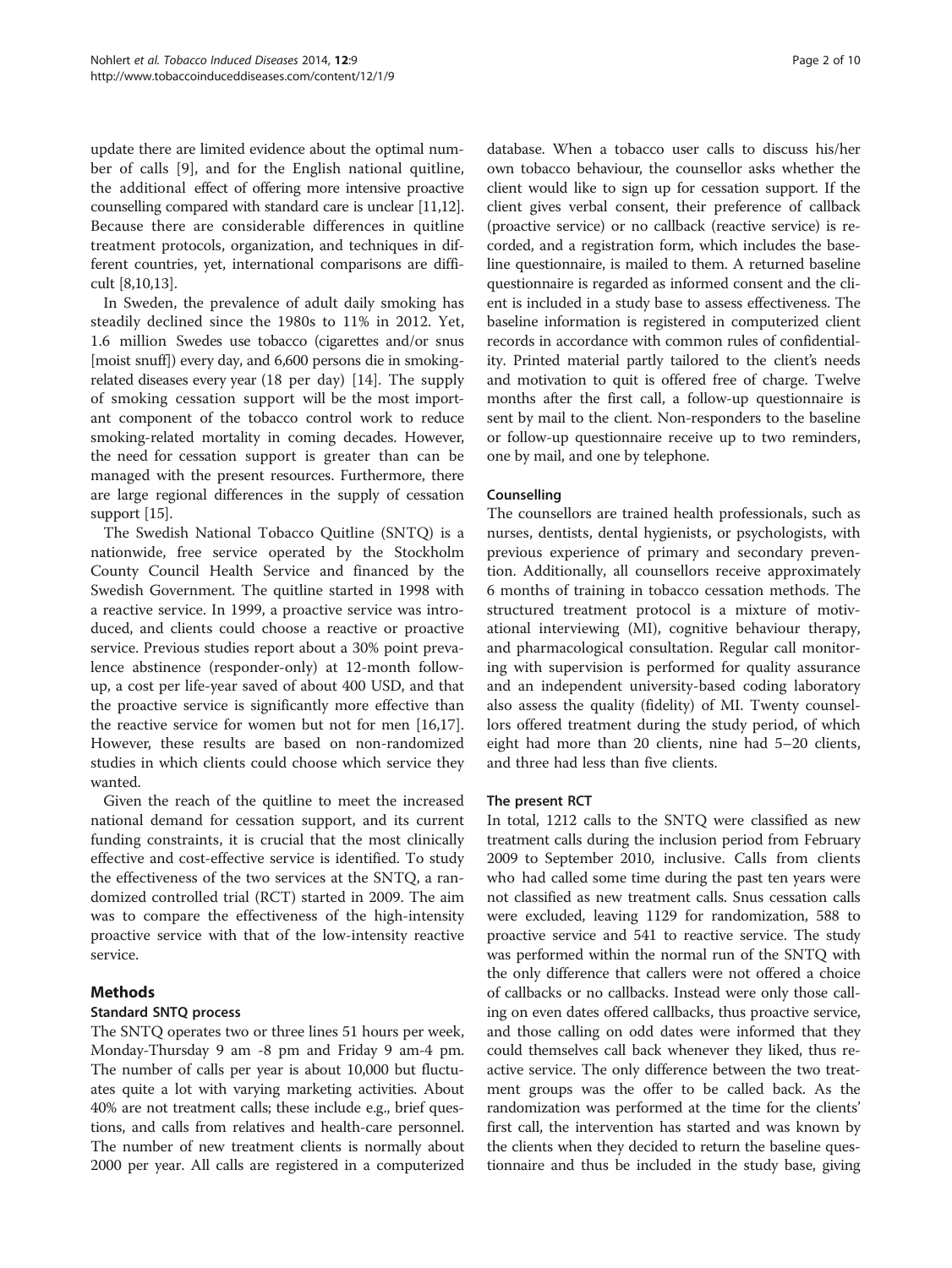<span id="page-2-0"></span>the study a semi-randomized character. Of callers randomized to proactive service, 73% wanted to be called back. Of callers randomized to reactive service, 13% received callbacks. As the proactive service implies an offer to be called back, both those who did and those who did not want to be called back were included in the study. However, the reactive service implies that there is no offer to be called back, so those who received callbacks were excluded from the study. The study base consisted of the 586 clients who returned the baseline questionnaire, 303 of whom were allocated to the proactive service group and 283 to the reactive service group (Figure 1).

#### Questionnaires and outcomes

The questionnaires included questions about the use of cigarettes, snus, and pharmaceuticals, different aspects of present and previous smoking habits and quitting attempts, exposure to second-hand smoke, and access to other support (social, professional). The baseline questionnaire also included three questions that asked the participants to rate themselves on a Visual Analog Scale from  $1 =$  "not at all likely" to  $10 =$  "very likely". The questions were 1) "The probability that I will be completely smoke-free in one year?" 2) "I can handle stress and depression without smoking" and 3) "I will use pharmaceuticals to control tobacco cravings if necessary". Three further questions in the baseline questionnaire assessed to what extent the client experienced that the counsellor 1) was a keen listener, 2) tried to understand the client's needs, 3) showed respect for the client's own goals. The response alternatives were "a lot", "quite a lot", "to some extent", and "not at all". "A lot" for all the three questions was required for "high" level of satisfaction in the analyses.

Abstinence was assessed with two questions: 1) "Have you smoked (one or more deep drags) during the past 7 days?" with response alternatives of "no, not at all", "yes, but not daily", and "yes daily"; and 2) "When did

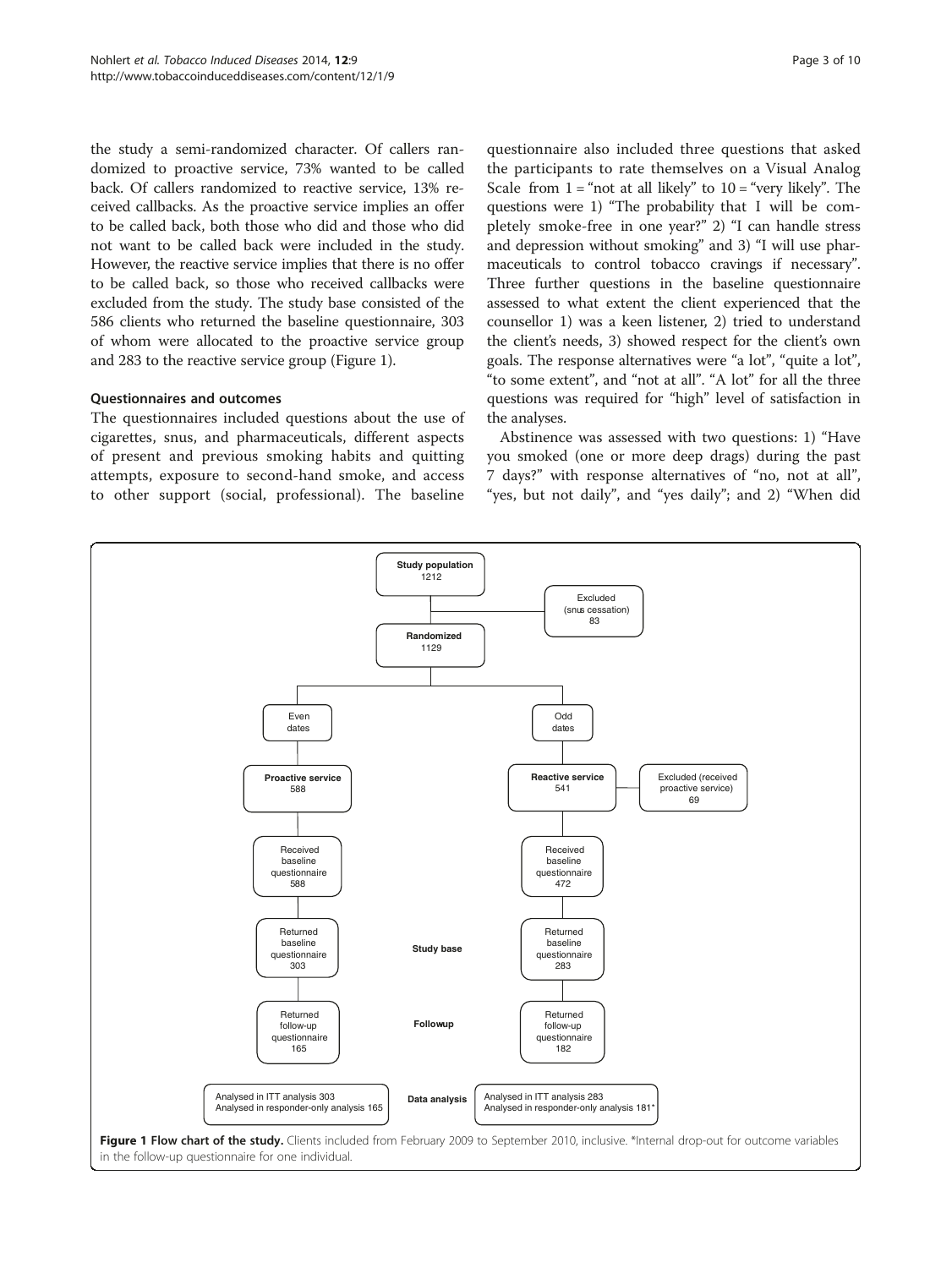you take your last puff?" with response alternatives of "0-7 days ago", "more than 7 days but less than 6 months ago", "6-12 months ago", and "more than 12 months ago". Outcome measures were point prevalence abstinence (not a puff in the last week) and 6-month continuous abstinence (not a puff in the last 6 months) at the 12-month follow-up.

The study was approved by the Ethical Committee at Karolinska Institutet (Dnr 00–367).

#### Data analysis

Power calculations estimated that approximately 2500 smokers were required to detect an expected difference of 5% of units between the arms with 80% power, assuming a point prevalence of 30% in the reactive arm. To compensate for loss to follow-up, it was decided to randomize about 3000 clients. Approximately 19 months into the data collection a preliminary analysis was done, to assess if there were any trends in outcome towards the original hypothesis that would warrant continued data collection in accordance with the previous power calculations. This analysis revealed no effect of the proactive service over the reactive and thus it was decided to discontinue new recruitment to the study.

SPSS (version 20) was used for statistical analyses and statistical significance was set at  $p < .05$  (two-sided). Abstinence at follow-up was measured i) according to intentionto-treat (ITT), where non-responders to the follow-up questionnaire were treated as smokers and ii) in responders only. Continuous variables were compared using either parametric t-tests or non-parametric Mann–Whitney Utests. Categorical variables were compared with chi-square tests. Logistic regression analysis was performed to calculate odds ratios (ORs) with a 95% confidence interval for the two abstinence measures. Univariable analyses were performed for all relevant independent variables, and those found to be statistically significant at  $p < 0.2$  were included in the multivariable analyses with service, gender, and age. The multivariable analyses were performed with forward and backward stepwise selection, to detect potential collinearity that could disturb the analyses, with 5% for inclusion and 5% for exclusion. Hosmer and Lemeshow goodness of fit test was used to test the overall fit of the logistic regression model [[18\]](#page-9-0). Two regression models were performed for each abstinence measure, one predictive that merely included the variables known at baseline and one descriptive that also included variables describing what happened in the subsequent year. From the descriptive models, we had to exclude two variables because of too many missing observations; duration of call number 2 from the point prevalence model, and snus use in the week before 12 month follow-up from the 6-month continuous abstinence model.

#### Results

Fifty-nine per cent of the study base returned the 12 month follow-up questionnaire, 55% in the proactive and 64% in the reactive service ( $p = .015$ ). The flow chart of the study is presented in Figure [1.](#page-2-0)

The typical caller in the present study was a 50-yearold woman with 12 years of education who had been a daily smoker for 30 years. Population characteristics at baseline are presented in Table [1](#page-4-0). The number of calls and the total call duration was significantly higher in the proactive than in the reactive service; however, the duration of first call was equal in both services (Table [2\)](#page-5-0).

There were no statistically significant differences in outcome between proactive and reactive service at the 12-month follow-up, in either point prevalence or continuous abstinence, or in either ITT or responder-only analyses. Of those who responded to the 12-month follow-up, 47% were point prevalence abstinent and 35% were continuously abstinent (Table [3](#page-5-0)).

The *predictive model* from the multivariable logistic regression analyses, which included only the variables known at baseline, showed that not smoking the week before baseline was the strongest predictor for both point prevalence (OR 3.2) and continuous abstinence (OR 3.7) at the 12-month follow-up. The ability to handle stress and depression without smoking was also a statistically significant predictor (upper part of Table [4](#page-6-0)). In the *descriptive model*, which included all variables until the 12-month follow-up, variables significant for point prevalence were i) not smoking the week before baseline, ii) the ability to handle stress and depression without smoking, iii) high level of client satisfaction at the first call, and iv) gender (female). Variables significant for continuous abstinence were i) not smoking the week before baseline, which had the strongest effect (OR 5.4), ii) baseline assessment of probability of being smokefree in 1 year, and iii) not using NRT in the past week before follow-up (lower part of Table [4](#page-6-0)). The results of the univariable analyses for the two outcomes are presented in Additional file [1](#page-8-0): Table S1 and Additional file [2](#page-8-0): Table S2.

In drop-out analyses, we compared baseline characteristics of responders  $(n = 347)$  with non-responders  $(n = 239)$  to the 12-month follow-up. Responders were significantly more often in the reactive service, older, smoke-free at the first call, pharmaceutical users, and not exposed to second-hand smoke. They also smoked fewer cigarettes/day but had been smokers for a greater number of years. In a separate unpublished analysis of contacted responders and non-responders to the 12-month follow-up, we found that 54% (36/67) of responders were point prevalence abstinent 2.5-4 years after the first call, compared with 32% (14/44) of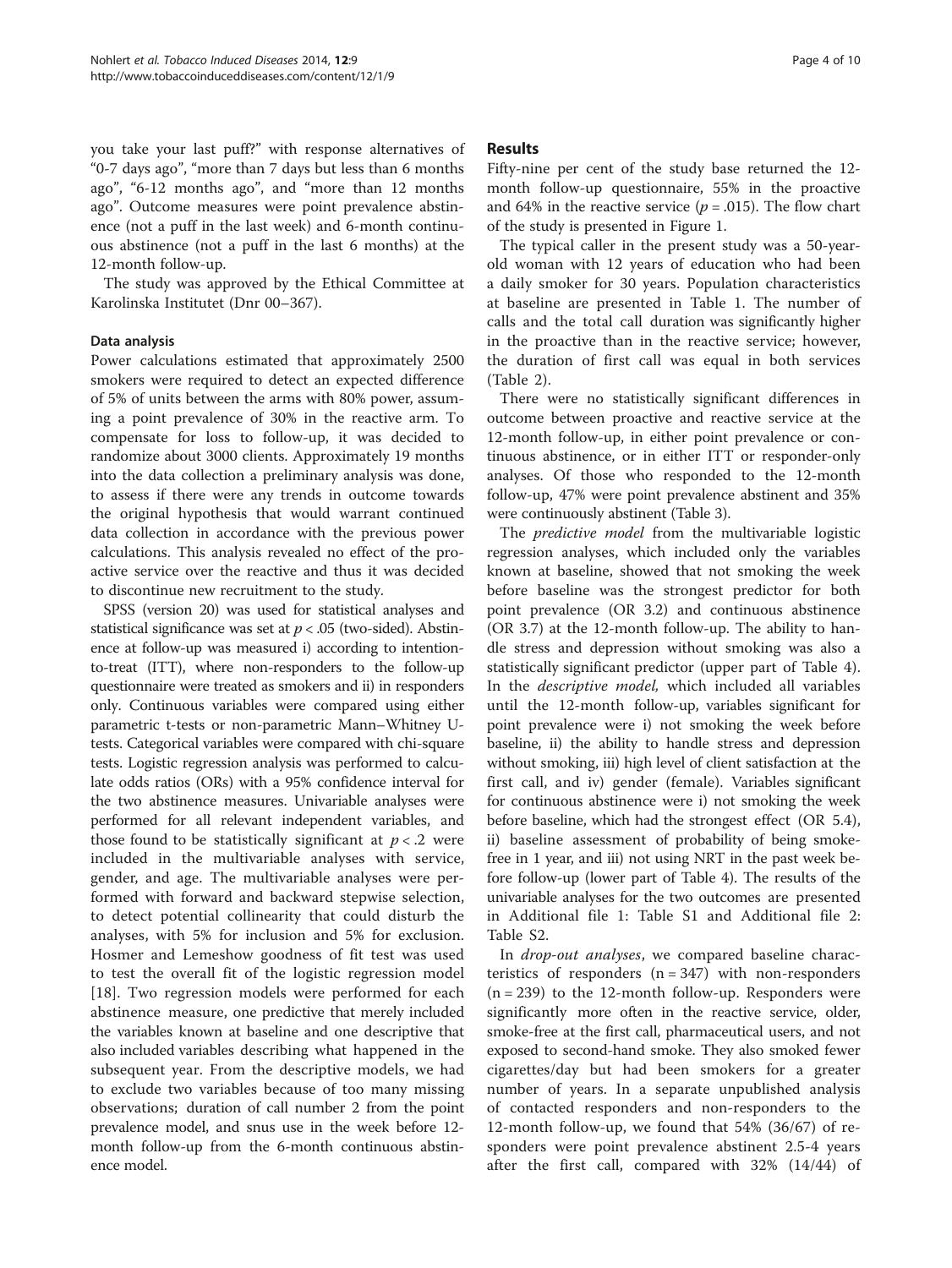<span id="page-4-0"></span>Table 1 Population characteristics at baseline

|                                                                                                 | Total            | Proactive        | Reactive       | p-value           |
|-------------------------------------------------------------------------------------------------|------------------|------------------|----------------|-------------------|
|                                                                                                 | $N = 586$        | $npro = 303$     | $n_{re} = 283$ |                   |
| Gender: women (%, n/N)                                                                          | 78 (457/586)     | 79 (238/303)     | 77 (219/283)   | $.734*$           |
| Age groups (%, n/N):                                                                            |                  |                  |                |                   |
| $\leq$ 34                                                                                       | 20 (115/576)     | 21 (64/301)      | 19 (51/275)    | $.118*$           |
| 35-49                                                                                           | 25 (142/576)     | 27 (82/301)      | 22 (60/275)    |                   |
| 50-64                                                                                           | 39 (223/576)     | 38 (114/301)     | 40 (109/275)   |                   |
| $\geq 65$                                                                                       | 17 (96/576)      | 14 (41/301)      | 20 (55/275)    |                   |
| <b>Education in years</b> $(\%$ , $n/N)$ :                                                      |                  |                  |                |                   |
| $0 - 9$                                                                                         | 25 (142/570)     | 23 (67/296)      | 27 (75/274)    | .400*             |
| $10 - 12$                                                                                       | 42 (237/570)     | 42 (125/296)     | 41 (112/274)   |                   |
| $\geq$ 13                                                                                       | 33 (191/570)     | 35 (104/296)     | 32 (87/274)    |                   |
| <b>Number of cig/day</b> (data journal) (%, n/N):                                               |                  |                  |                |                   |
| 0                                                                                               | 27 (131/482)     | 24 (60/248)      | 30 (71/234)    | $.268*$           |
| $1 - 14$                                                                                        | 34 (163/482)     | 36 (90/248)      | 31 (73/234)    |                   |
| $\geq$ 15                                                                                       | 39 (188/482)     | 39 (98/248)      | 39 (90/234)    |                   |
| No smoking the past seven days at baseline $(\%$ , n/N)                                         | 28 (161/583)     | 26 (78/301)      | 29 (83/282)    | $.342*$           |
| <b>Number of years smoked before baseline</b> (md, $q_1$ <sub>-</sub> $q_3$ , N)                | 33, 18-40, 552   | 30, 16-40, 290   | 35, 20-43, 262 | $.024^{\dagger}$  |
| Stages-of-change (%, n/N):                                                                      |                  |                  |                |                   |
| -precontemplation/contemplation                                                                 | 19 (81/433)      | 18 (41/229)      | 20 (40/204)    | $.872*$           |
| -preparation                                                                                    | 29 (127/433)     | 30 (69/229)      | 28 (58/204)    |                   |
| -action                                                                                         | 52 (225/433)     | 52 (119/229)     | 52 (106/204)   |                   |
| <b>Exposed to passive smoking</b> $(\%$ , $n/N)$                                                | 26 (142/552)     | 28 (81/285)      | 23 (61/267)    | $.134*$           |
| <b>Drug use (NRT, Zyban<sup>®</sup>, Champix<sup>®</sup>) the week before baseline (%, n/N)</b> | 52 (294/568)     | 53 (156/295)     | 51 (138/273)   | .578*             |
| Snus use the week before baseline (%, n/N)                                                      | 7 (36/526)       | 9(24/274)        | 5(12/252)      | $.070*$           |
| Other support (%, n/N):                                                                         |                  |                  |                |                   |
| - none                                                                                          | 28 (162/574)     | 28 (82/296)      | 29 (80/278)    | $.600*$           |
| - social                                                                                        | 46 (264/574)     | 44 (131/296)     | 48 (133/278)   |                   |
| - professional                                                                                  | 11 (60/574)      | 12 (35/296)      | 9(25/278)      |                   |
| - social + professional                                                                         | 15 (88/574)      | 16 (48/296)      | 14 (40/278)    |                   |
| High level of client satisfaction at first contact $(\%$ , $n/N)^{\ddagger}$                    | 81 (447/554)     | 79 (228/288)     | 82 (219/266)   | $.346*$           |
| <b>Probability for being smokefree in one year</b> (1-10) (md, $q_1$ - $q_3$ , N)               | 8, 7-10, 564     | 9, 7-10, 292     | 8, 7-10, 272   | .209 <sup>†</sup> |
| Handle stress and depression successfully without smoking (1-10) (md, $q_1$ - $q_3$ , N)        | 7, 4-9, 564      | 7, 4-9, 293      | 7, 4-9, 271    | $.565^{\dagger}$  |
| Will use pharmaceuticals if necessary $(1-10)$ (md, $q_1 = q_3$ , N)                            | $9, 5 - 10, 566$ | $9, 5 - 10, 293$ | 10, 5-10, 273  | $739^{+}$         |

\*Statistical significant difference between proactive and reactive service tested with chi-square test.

† Statistical significant difference between proactive and reactive service tested with Mann–Whitney U-test. ₹<br>‡Three questions: 1. The counceller was understanding and consitive 2. The counceller tried to understanc

Three questions: 1. The counsellor was understanding and sensitive, 2. The counsellor tried to understand my needs, 3. The counsellor showed respect for my own targets and decisions. Four response alternatives: much, rather, to some extent, not at all. Much for all the three questions was required for "much" and high level of client satisfaction in the analyses.

non-responders ( $p = .023$ , 74% response rate, data not shown).

## Discussion

### Main findings

Equal effectiveness was found in the proactive and reactive services at the SNTQ in the present study, and smoking status at baseline was the strongest predictor for abstinence at 12 months.

#### Effectiveness

Almost half of those who responded to the 12-month had been smoke-free in the previous 7 days, and a third had been smoke-free for the past 6 months, in both the proactive and reactive service groups (Table [3](#page-5-0)). The effectiveness of the SNTQ has continuously improved over time, from below 30% to almost 40% in point prevalence among clients responding to the 12-month follow-up [[19](#page-9-0)]. The present study indicates a further improvement. Even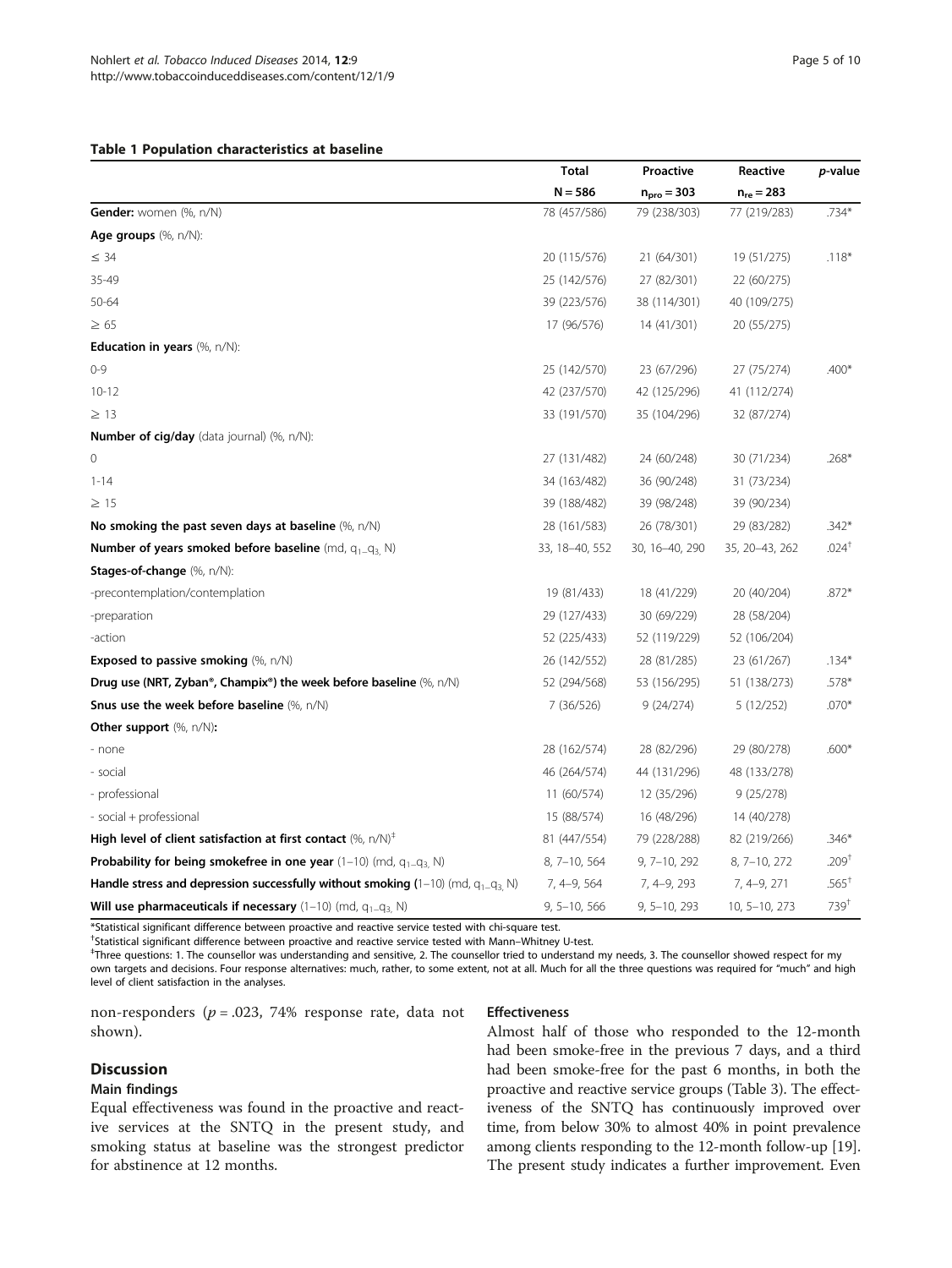<span id="page-5-0"></span>

|                                          | <b>Total</b>     | Proactive        | Reactive         | $p$ -value                           |
|------------------------------------------|------------------|------------------|------------------|--------------------------------------|
|                                          | $N = 586$        | $npro = 303$     | $n_{re} = 283$   |                                      |
| <b>Number of calls</b>                   |                  |                  |                  |                                      |
| Mean (SD)                                | 3.2(4.6)         | 4.3(4.7)         | 2.1(4.3)         | $< .001*$                            |
| Median $(q_1-q_3)$                       | $2.0(1.0-3.0)$   | $3.0(2.0-5.0)$   | $2.0(1.0-2.0)$   | $< .001$ <sup>+</sup>                |
| Range                                    | $1 - 70$         | $1 - 40$         | $1 - 70$         |                                      |
| 1 call (%, n/N)                          | 34 (198/586)     | 19 (57/303)      | 50 (141/283)     | $< .001$ <sup><math>\pm</math></sup> |
| 2 calls                                  | 31 (182/586)     | 27 (81/303)      | 36 (101/283)     |                                      |
| 3 calls                                  | 11 (67/586)      | 15 (47/303)      | 7(20/283)        |                                      |
| Number of calls, 3 groups (%, n/N)       |                  |                  |                  |                                      |
| $\leq$ 2                                 | 65 (380/586)     | 45 (138/303)     | 85 (242/283)     | < .001 <sup>‡</sup>                  |
| $3-6$                                    | 25 (145/586)     | 37 (111/303)     | 12 (34/283)      |                                      |
| $\geq 7$                                 | 10 (61/586)      | 18 (54/303)      | 3(7/283)         |                                      |
| Total length of calls (minutes)          |                  |                  |                  |                                      |
| Mean (SD)                                | 47.9 (58.3)      | 60.1(65.7)       | 34.8 (45.8)      | $< .001*$                            |
| Median $(q_1-q_3)$                       | 31.0 (20.7-52.0) | 38.0 (24.0-71.0) | 27.0 (18.0-38.0) | $< .001$ <sup>+</sup>                |
| Range                                    | 5-707            | 6-591            | 5-707            |                                      |
| Length of first call (minutes):          |                  |                  |                  |                                      |
| Mean (SD)                                | 25.1 (10.7)      | 25.2 (10.7)      | 25.0 (10.9)      | .859*                                |
| Median $(q_1-q_3)$                       | 23.0 (17.0-31.0) | 23.0 (18.0-31.0) | 23.0 (17.0-31.0) | .820 <sup>†</sup>                    |
| Range                                    | $5 - 75$         | $6 - 60$         | $5 - 75$         |                                      |
| Length of second call (minutes)          | $(N = 389)$      | $(n = 246)$      | $(n = 143)$      |                                      |
| Mean (SD)                                | 8.6(9.5)         | 9.6(9.7)         | 6.8(8.9)         | $.004*$                              |
| Median (q <sub>1</sub> -q <sub>3</sub> ) | $6.0(1.0-13.0)$  | $8.0(2.0-14.3)$  | $2.0$ (0.0-12.0) | $.001+$                              |
| Range                                    | $0 - 61$         | $0 - 61$         | $0 - 40$         |                                      |

\*Statistical significant difference between proactive and reactive service tested with <sup>t</sup>-test. †

<sup>†</sup>Statistical significant difference between proactive and reactive service tested with Mann–Whitney U-test.

Statistical significant difference between proactive and reactive service tested with chi-square test.

though international comparisons are difficult due to considerable differences in treatment protocols, organization, and techniques [\[8,10](#page-8-0)[,13\]](#page-9-0), the effectiveness in the present study compares favourably with most other reports, even those including NRT [[2,5,8,10,11,](#page-8-0)[20](#page-9-0)-[22](#page-9-0)]. The specific definition used to define the study base at the SNTQ, yet, always has to be taken into consideration when comparing results to other quitlines. The equal effectiveness of the

two services is somewhat surprising and in contrast to a number of international studies showing higher effectiveness for more intensive and proactive services [[2,5\]](#page-8-0). However, it is in accordance with a recent study on the English quitline, which shows no additional effect of proactive counselling on abstinence after 6 months [[11](#page-8-0)].

As Table 2 shows, there were significantly more calls, and consequently, significantly longer counselling duration,

|  | Table 3 Abstinence at the 12-month follow-up |  |  |  |
|--|----------------------------------------------|--|--|--|
|--|----------------------------------------------|--|--|--|

| % (n/N)                              | Total        | Proactive           | Reactive           | $p$ -value <sup>†</sup> |
|--------------------------------------|--------------|---------------------|--------------------|-------------------------|
|                                      | $N = 586$    | $n_{\rm pro} = 303$ | $n_{\rm re} = 283$ |                         |
| Response rate                        | 59 (347/586) | 55 (165/303)        | 64 (182/283)       | .015                    |
| Point prevalence ITT*                | 27 (161/586) | 26 (78/303)         | 29 (83/283)        | .331                    |
| Point prevalence responder-only      | 47 (161/346) | 47 (78/165)         | 46 (83/181)        | .792                    |
| Continuous abstinence ITT*           | 21 (121/586) | 20 (60/303)         | 22 (61/283)        | .600                    |
| Continuous abstinence responder-only | 35 (121/346) | 36 (60/165)         | 34 (61/181)        | .604                    |

\*Intention-to-treat. Abstinence measured in the whole study base, non-responders at 12-month follow-up treated as smokers.

† Statistical significant difference between proactive and reactive service tested with chi-square test.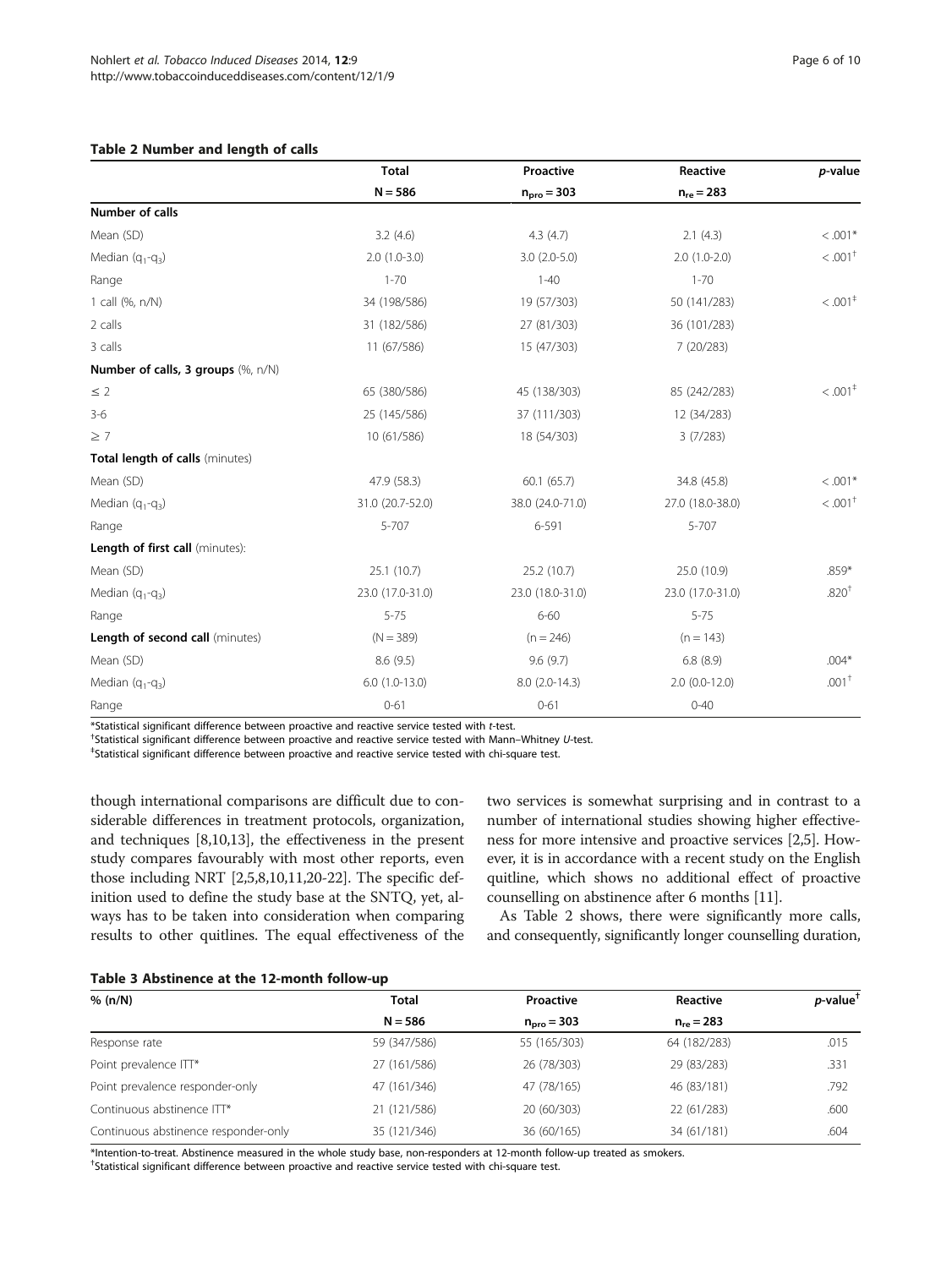#### <span id="page-6-0"></span>Table 4 Multivariable logistic regression analyses<sup>a</sup> for point prevalence abstinence and 6-month continuous abstinence

Predictive model (variables at baseline related to being smoke-free at follow-up)

|                                                                          | Point prevalence abstinence <sup>p</sup> |                  | 6-month continuous abstinence <sup>c</sup> |                     |
|--------------------------------------------------------------------------|------------------------------------------|------------------|--------------------------------------------|---------------------|
| Variable                                                                 | OR (95% CI)                              | <i>p</i> -value  | OR (95% CI)                                | <i>p</i> -value     |
| Service, proactive vs. reactive (ref.)                                   | $0.7(0.5-1.1)$                           | .149             | $0.8(0.5-1.3)$                             | .423                |
| Gender, men vs. women (ref.)                                             | $0.6(0.4-1.0)$                           | .061             | $0.7(0.4-1.2)$                             | .181                |
| Age                                                                      |                                          |                  |                                            |                     |
| $\leq$ 34 (ref.)                                                         | 1.0                                      | $.846^{\dagger}$ | 1.0                                        | $.748$ <sup>t</sup> |
| 35-49                                                                    | $1.2(0.7-2.1)$                           | .578             | $1.3(0.7-2.6)$                             | .374                |
| 50-64                                                                    | $1.2(0.7-2.1)$                           | .552             | $1.2(0.6-2.2)$                             | .584                |
| $\geq 65$                                                                | $0.9(0.5-1.9)$                           | .884             | $1.0(0.4-2.1)$                             | .927                |
| <b>Smoked in the week before baseline, no vs. yes (ref.)</b>             | $3.2(2.1-4.9)$                           | < 0.001          | $3.7(2.3-5.9)$                             | < 0.001             |
| Handle stress and depression without smoking (baseline assessment, 1-10) | $1.1(1.04-1.2)$                          | .003             | $1.2(1.1-1.3)$                             | < 0.001             |

Descriptive model (all variables related to being smoke-free at follow-up)

|                                                                              |                 |                   | Point prevalence abstinence <sup>d</sup> 6-month continuous abstinence <sup>e</sup> |                   |
|------------------------------------------------------------------------------|-----------------|-------------------|-------------------------------------------------------------------------------------|-------------------|
| Variable                                                                     | OR (95% CI)     | <i>p</i> -value   | OR (95% CI)                                                                         | <i>p</i> -value   |
| <b>Service,</b> proactive vs. reactive (ref.)                                | $0.7(0.5-1.1)$  | .163              | $0.7(0.4-1.4)$                                                                      | .386              |
| <b>Gender,</b> men vs. women (ref.)                                          | $0.6(0.3-0.99)$ | .046              | $0.6(0.3-1.1)$                                                                      | .111              |
| Age                                                                          |                 |                   |                                                                                     |                   |
| $\leq$ 34 (ref.)                                                             | 1.0             | .896 <sup>†</sup> | 1.0                                                                                 | .363 <sup>†</sup> |
| 35-49                                                                        | $1.1(0.6-2.1)$  | .674              | $0.9(0.4-2.2)$                                                                      | .896              |
| 50-64                                                                        | $1.1(0.6-1.9)$  | .741              | $0.8(0.4-1.8)$                                                                      | .612              |
| $\geq 65$                                                                    | $0.9(0.4-1.8)$  | .770              | $0.4(0.1-1.2)$                                                                      | .111              |
| Smoked in the week before baseline,                                          | $3.1(2.0-4.9)$  | < .001            | $5.4(3.0-9.7)$                                                                      | < 0.001           |
| No vs. yes (ref.)                                                            |                 |                   |                                                                                     |                   |
| Handle stress and depression without smoking (baseline assessment, 1-10)     | $1.1(1.02-1.2)$ | .014              |                                                                                     |                   |
| <b>Probability of being smoke-free in 1 year</b> (baseline assessment, 1–10) |                 |                   | $1.3(1.1-1.6)$                                                                      | < 0.001           |
| Level of client satisfaction at first contact,                               | $2.2(1.2-4.0)$  | .013              |                                                                                     |                   |
| High vs. other (ref.)                                                        |                 |                   |                                                                                     |                   |
| NRT use in the week before 12-month follow-up, yes vs. no (ref.)             |                 |                   | $0.2$ (0.1-0.5)                                                                     | < .001            |

<sup>a</sup>Performed with service, gender and age forced into both models.

 $h = 555$ , Nagelkerke R-Square 15.7%. Hosmer and Lemeshow test of goodness of fit,  $p = .057$ .<br>SN = 555. Nagelkerke R-Square 19.2%. Hosmer and Lemeshow test of goodness of fit n = 265.

 $N = 555$ , Nagelkerke R-Square 19.2%. Hosmer and Lemeshow test of goodness of fit,  $p = 0.265$ .

 $dN = 536$ , Nagelkerke R-Square 17.0%. Hosmer and Lemeshow test of goodness of fit,  $p = 0.365$ .

 $e^N$ N = 310, Nagelkerke R-Square 33.9%. Hosmer and Lemeshow test of goodness of fit,  $p = .621$ .

 $p$ -value for the total effect of the variable with 3 df.

in the proactive service than in the reactive service. This would mean that the proactive service has an advantage, according to meta-analyses of telephone counselling, which show that increased intensity yields higher abstinence rates [[2,5,10](#page-8-0)]. A difference in call volume is not obvious in practice, because participants using the reactive service can call many times and participants using the proactive service do not always accept or receive all scheduled calls [\[10,11](#page-8-0)[,22](#page-9-0)].

Smoking status at baseline was the strongest predictor for abstinence at 12 months in the present study. Being smoke-free in the week prior to baseline increased the odds for abstinence by 3 to 5 times (Table 4). Nicotine dependence is usually simply measured as the number

of cigarettes smoked per day, and is a frequently reported predictor in smoking cessation studies [\[2](#page-8-0)]. Unfortunately, the information on this variable from the data journal was invalid, and the question was not included in the baseline questionnaire. However, the baseline smoking status may be an appropriate alternative, because callers to a quitline are more prepared and motivated to quit than smokers in the general population and smokers in clinical trials [\[16,23](#page-9-0)], and therefore can be smoke-free relatively often at first contact. A confirmation was that different information sources were comparable; at first call 24% reported being tobacco-free and 27% reported no (0) smoked cigarettes/day, and at baseline 28% reported being smoke-free in the past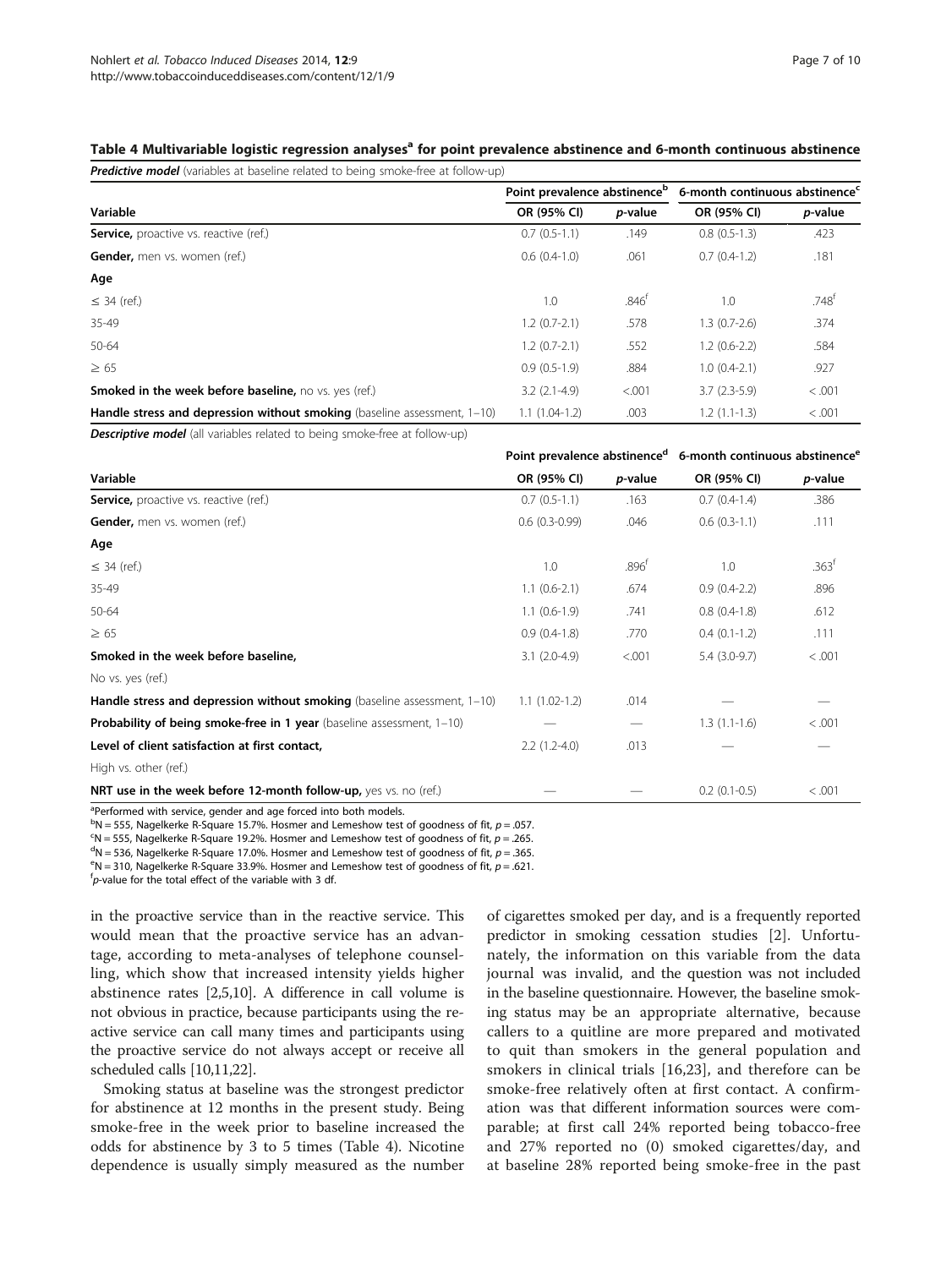week, with no differences between the proactive and reactive services.

A meta-analysis of 22 studies finds that proactive telephone counselling has a significant adjunct effect to other minimal interventions for younger, male, light-smoking participants [[24](#page-9-0)]. None of the study characteristics related to intervention process, such as number of calls and minutes per call, significantly explained variations in outcome. An implication of that analysis is the need to focus on participants as much as on intervention processes to obtain more effective interventions. The rationale for the present study was the need to make the best use of limited resources, and one way would be to provide treatment related to individual performance. We found no differences between the two services for gender or different age groups. This contrasts with the previously mentioned, but non-randomized SNTQ study where the proactive service is found to be more effective in women than in men [[16](#page-9-0)].

#### Possible explanations

There are a number of possible explanations for the observed equal effectiveness of the proactive and reactive services in the present study. The SNTQ already had a relatively high success rate and this may be one possible reason for the lack of difference between the service alternatives. Everyone calling the SNTQ has initiated a call in the first place, indicating that their motivation to quit may be higher than that of the average smoker trying to quit or of smokers recruited to cessation studies. Approximately every fourth caller were smoke-free at baseline in both services, and these people probably have the highest motivation which is supported by the finding that the "smoke-free at baseline" variable was the most important predictive factor for abstinence after 1 year in our regression analyses (Table [4](#page-6-0)).

The length of the first call was equal in both services (Table [2\)](#page-5-0), and it is certainly possible that the high quality of the initial interviews may have been a factor in reducing the difference between the services. During the time of the present study high quality MI was delivered in both services according to laboratory coding. Adding high quality MI to the SNTQ treatment protocol is found to significantly enhance the already relatively high treatment outcome by approximately 5%, in a previous controlled clinical trial [\[19\]](#page-9-0). The present results suggest that clients reporting a high level of satisfaction at first contact were twice as likely to be point prevalent abstinent after 1 year (Table [4](#page-6-0)). There was no significant difference between the services regarding level of client satisfaction.

The reactive service at the SNTQ has, to some extent, a proactive element in it because all clients are followed up after 12 months, and the effect of the 12-month follow-up *per se* is unknown. There was a higher response rate at the 12-month follow-up in the reactive

service group than the proactive service group. This difference in response rate is not yet explained and is somewhat surprising, because recruitment and follow-up routines were the same for both groups. If anything, these differences may underestimate the effectiveness of the proactive service compared with the reactive service, because responders may be more likely to be smoke-free at followup as demonstrated in the higher abstinence rates in responder-only compared with ITT-analyses (Table [3](#page-5-0)).

#### NRT and snus

The long-term effectiveness of NRT seen in clinical trials has been questioned when used in real-world settings and in general populations [[11,](#page-8-0)[25,26\]](#page-9-0). In the present study, we found no effect of NRT use between the first call and the 12-month follow-up in the multivariable analyses, which is consistent with results from the English national quitline study [[11](#page-8-0)]. On the contrary, those who used NRT in the week before the follow-up were significantly less likely to be continuously abstinent (Table [3](#page-5-0)). A possible explanation can be that these NRT users were in a new or repeated quit attempt at the time of follow-up, since it concerned continuous abstinence but not point prevalence abstinence.

Snus is debated as a means for smoking cessation and seems to play a different role for smokers who quit with professional support than it does for self-quitters [\[16,27-29\]](#page-9-0). In the present clinical setting, only 7% of the participants used snus the week before baseline and 7% used it the week before 12-month follow-up, and we found no effect of snus use on abstinence in the multivariable analyses. This is consistent with previous data from the SNTQ [[16\]](#page-9-0).

#### Methodological matters, strengths and limitations

Quitline trials are, in most cases, effectiveness trials because they are conducted within the context of operating quitlines, and therefore under relatively real-world conditions [[5,](#page-8-0)[13\]](#page-9-0). The present study was the first attempt at the SNTQ to randomize clients within the normal running activity to assess if offering proactivity would enhance quit rates. As randomization was performed on even and odd dates, thus at the time for the client's first call, the intervention had started before the client was included in the study, as a returned baseline questionnaire is required for inclusion in the SNTQ study base. The definition of the SNTQ study base has remained constant from the start in 1998, to enable comparisons of changes in outcome with changes in the treatment protocol over time. Whereas this may be a strength for the internal development of the SNTQ service, it may be a potential problem when comparing SNTQ results with other smoking cessation services.

Under real-world conditions, many practical factors such as invalid phone numbers and missed appointments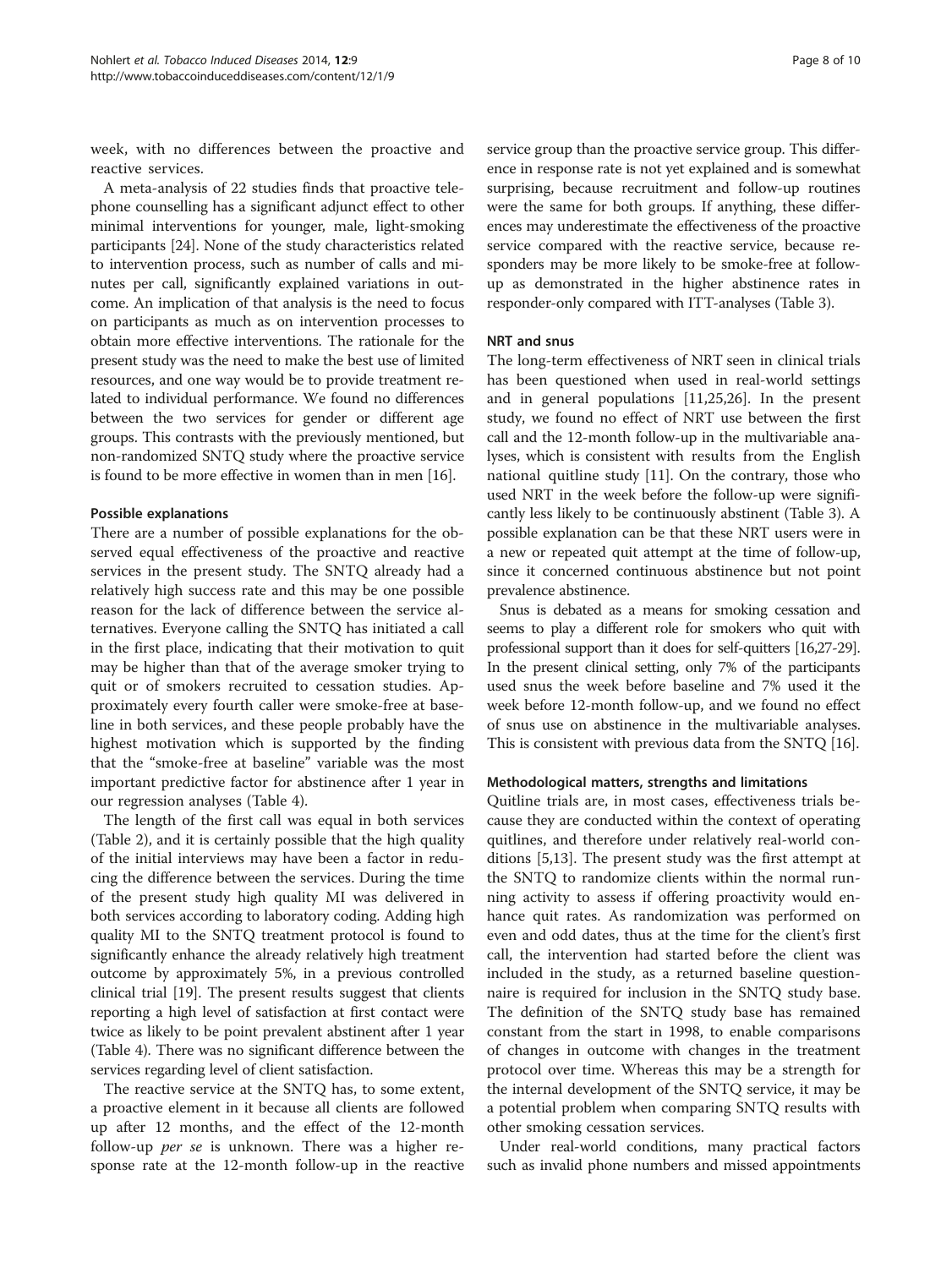<span id="page-8-0"></span>influence the intervention actually delivered. Furthermore, in a study such as the present, even human factors such as forgetfulness, specific wishes, and the considerations of callers and counsellors can end in protocol violation. Thirteen per cent of those randomized to reactive service actually received proactive service, a figure that ought to be zero, and those clients had to be excluded from the study. A possible explanation is the randomization procedure to proactive service on even dates and to reactive service on odd dates, which required the counsellors to remember and then strictly abide by what was stated in the protocol.

The equal effectiveness of both services in the ITT- as well as the responder-only analyses is a strength of the present study. The study was terminated before reaching the required number of clients according to the power calculation. A part-time analysis was entered in the syllabus and this analysis revealed no additional effect of the proactive service over the reactive, thus it was decided to discontinue new recruitment to the study.

A limitation regarding validity is the self-report of abstinence, which may overestimate quit rates. However, self-reports are considered accurate in most smoking cessation studies and are rarely differential across intervention conditions. Biochemical verification is not required and may not be desirable in studies where the optimal data collection methods are through mail, telephone, or the Internet [[30](#page-9-0)]. The tradition in evaluating smoking cessation programmes is to treat non-responders as smokers. It is a conservative approach that will not overestimate treatment effects. However, a previous study of non-responders of the SNTQ indicates that it may also underestimate the true treatment effect [\[31](#page-9-0)]. The response rate of 59% at the 12-month follow-up is a matter of concern. Although follow-up procedures have not changed, SNTQ response rates have decreased over time from about 70% to 60% [[16,19](#page-9-0)]. Even if relatively normal in studies like this [8], there is a possibility for bias due to differential loss to follow-up, especially in light of the described differences between responders and nonresponders.

## Conclusion

To optimize resource utilization at the SNTQ, the reactive service may be preferred as the first treatment of choice. However, more research is needed to assess whether the proactive service may be favourable for subgroups of clients.

## Additional files

[Additional file 1: Table S1.](http://www.biomedcentral.com/content/supplementary/1617-9625-12-9-S1.docx) Univariable logistic regression analyses for point prevalence abstinence.

[Additional file 2: Table S2.](http://www.biomedcentral.com/content/supplementary/1617-9625-12-9-S2.docx) Univariable logistic regression analyses for 6-month continuous abstinence.

#### Competing interests

The authors declare that they have no competing interests.

#### Authors' contributions

EN developed and managed the database, carried out the analyses, prepared the manuscript and acted as corresponding author. JÖ supervised the statistical analyses and participated in the writing of the paper. ÁRH constructed the study and formulated the hypothesis, contributed with tobacco cessation expertise and participated in the supervision of the study and writing of the paper. All authors have approved the final manuscript.

#### Authors' information

Eva Nohlert, PhD, DDS; John Öhrvik, PhD, professor in Biostatistics; Ásgeir R Helgason, PhD, associate professor in Psychology.

#### Acknowledgements

The authors would like to thank the counsellors at the SNTQ for their practical work with the study and Mats Toftgård for supplying the data. The study was supported by grants from the Swedish Heart and Lung Association, the Swedish Heart Lung Foundation, the Swedish Cancer Society, the Swedish Research Council, the Swedish Research Council for Health, Working Life and Welfare, and the County Council of Västmanland, Sweden. The funding agents had no role in the study design, collection, analysis or interpretation of the data, writing the manuscript, or the decision to submit the paper for publication.

#### Author details

<sup>1</sup> Centre for Clinical Research, Uppsala University, Västmanland County Hospital, Västerås 721 89, Sweden. <sup>2</sup>Department of Medicine, Karolinska Institutet, Stockholm, Sweden. <sup>3</sup>Department of Public Health Sciences, Social Medicine, Karolinska Institutet and Centre for Epidemiology and Community Medicine, Stockholm County Council, Stockholm, Sweden. <sup>4</sup>Reykjavik University, Reykjavik, Iceland.

#### Received: 7 March 2014 Accepted: 26 May 2014 Published: 3 June 2014

#### References

- 1. WHO: WHO Report On The Global Tobacco Epidemic, 2011. Geneva: World Health Organization (WHO); 2011.
- 2. Fiore MC, Jaén CR, Baker TB, Bailey WC, Benowitz NL, Curry SJ, Faith Dorfman S, Froelicher ES, Goldstein MG, Healton CG, Nez Henderson P, Heyman RB, Koh HK, Kottke TE, Lando HA, Mecklenburg RE, Mermelstein RJ, Dolan Mullen P, Orleans CT, Robinson L, Stitzer ML, Tommasello AC, Villejo L, Wewers M-E: Treating Tobacco Use and Dependence: 2008 Update. Clinical Practice Guideline. Rockville, MD: U.S. Department of Health and Human Service. Public Health Service; 2008.
- 3. Helgason AR, Lund KE, Adolfsson J, Axelsson S: Tobacco prevention in Swedish dental care. Community Dent Oral Epidemiol 2003, 31(5):378–385.
- 4. Stead M, Angus K, Holme I, Cohen D, Tait G: Factors influencing European GPs' engagement in smoking cessation: a multi-country literature review. Br J Gen Pract 2009, 59(566):682–690.
- 5. Stead LF, Perera R, Lancaster T: A systematic review of interventions for smokers who contact quitlines. Tob Control 2007, 16(Suppl 1):i3-i8.
- 6. Borland R, Segan CJ: The potential of quitlines to increase smoking cessation. Drug Alcohol Rev 2006, 25(1):73–78.
- 7. Smith SS, Keller PA, Kobinsky KH, Baker TB, Fraser DL, Bush T, Magnusson B, Zbikowski SM, McAfee TA, Fiore MC: Enhancing tobacco quitline effectiveness: identifying a superior pharmacotherapy adjuvant. Nicotine Tob Res 2013, 15(3):718–728.
- 8. Willemsen MC, van der Meer RM, Bor S: Description, Effectiveness, and Client Satisfaction of 9 European Quitlines: Results of the European Smoking Cessation Helplines Evaluation Project (ESCHER). Den Haag: STIVORO; 2008.
- 9. Stead LF, Hartmann-Boyce J, Perera R, Lancaster T: Telephone counselling for smoking cessation. Cochrane Database Syst Rev 2013, 8, CD002850.
- 10. Stead LF, Perera R, Lancaster T: Telephone counselling for smoking cessation. Cochrane Database Syst Rev 2006, 3, CD002850.
- 11. Ferguson J, Docherty G, Bauld L, Lewis S, Lorgelly P, Boyd KA, McEwen A, Coleman T: Effect of offering different levels of support and free nicotine replacement therapy via an English national telephone quitline: randomised controlled trial. BMJ 2012, 344:e1696.